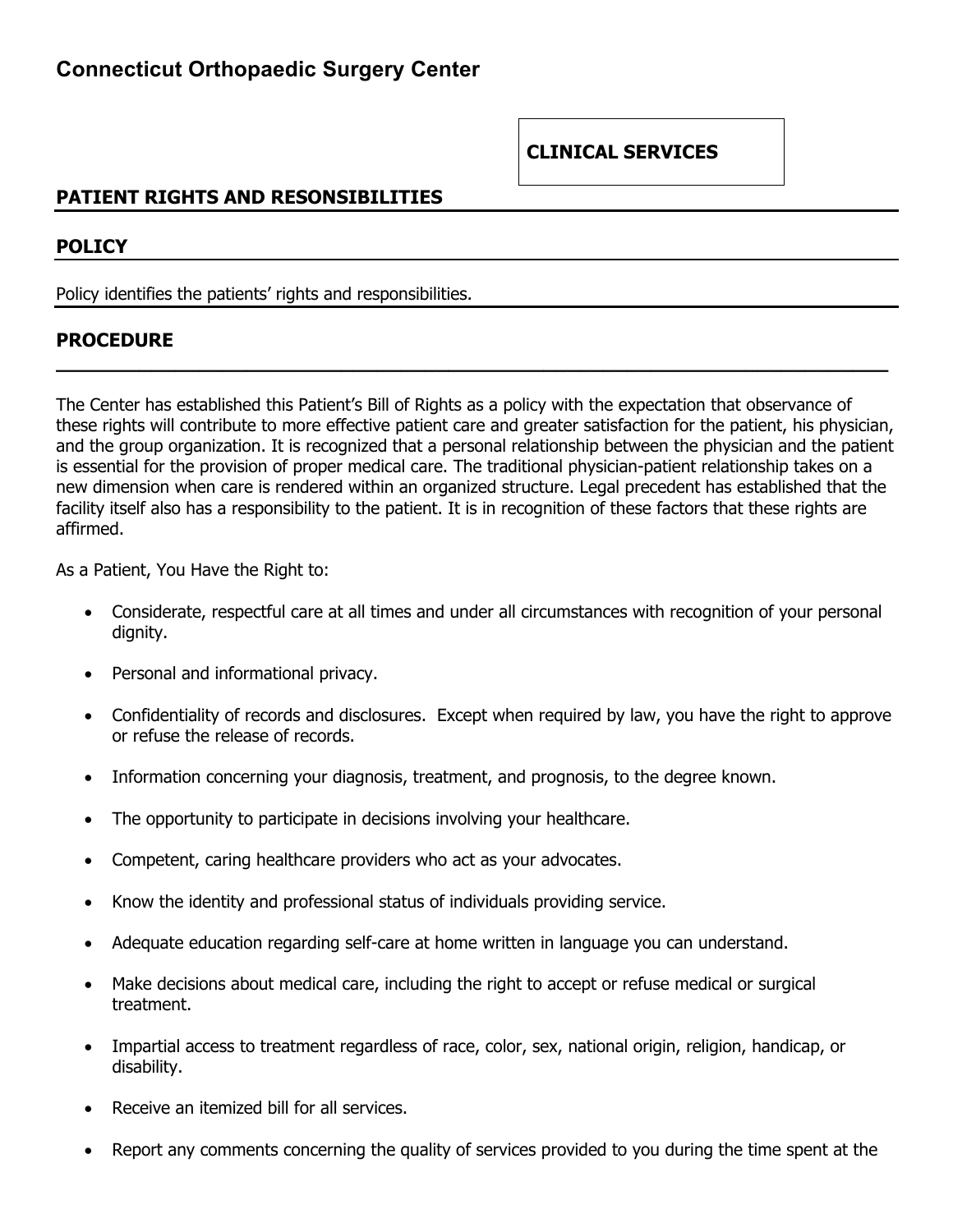## **Connecticut Orthopaedic Surgery Center**

facility and receive fair follow-up on your comments.

• Know about any business relationships among the facility, healthcare providers, and others that might influence your care or treatment.

As a Patient, You Are Responsible for:

- Providing, to the best of your knowledge, accurate and complete information about your present health status and past medical history and reporting any unexpected changes to the appropriate physician(s).
- Following the treatment plan recommended by the primary physician involved in your case.
- Providing an adult to transport you home after surgery and an adult to be responsible for you at home for the first 24 hours after surgery.
- Indicating whether you clearly understand a contemplated course of action and what is expected of you and ask questions when you need further information.
- Your actions if you refuse treatment, leave the facility against the advice of the physician, and/or do not follow the physician's instructions relating to your care.
- Ensuring that the financial obligations of your healthcare are fulfilled as expediently as possible.
- Providing information about and/or copies of any living will, power of attorney, or other directive that you desire us to know about.

No catalog of rights can guarantee the patient the kind of treatment he has a right to expect. This facility has many functions to perform, including the prevention and treatment of disease, the education of both health professionals and patients. All these activities must be conducted with an overriding concern for the patient, and, above all, the recognition of his dignity as a human being. Success in achieving this recognition assures success in the defense of the rights of the patient.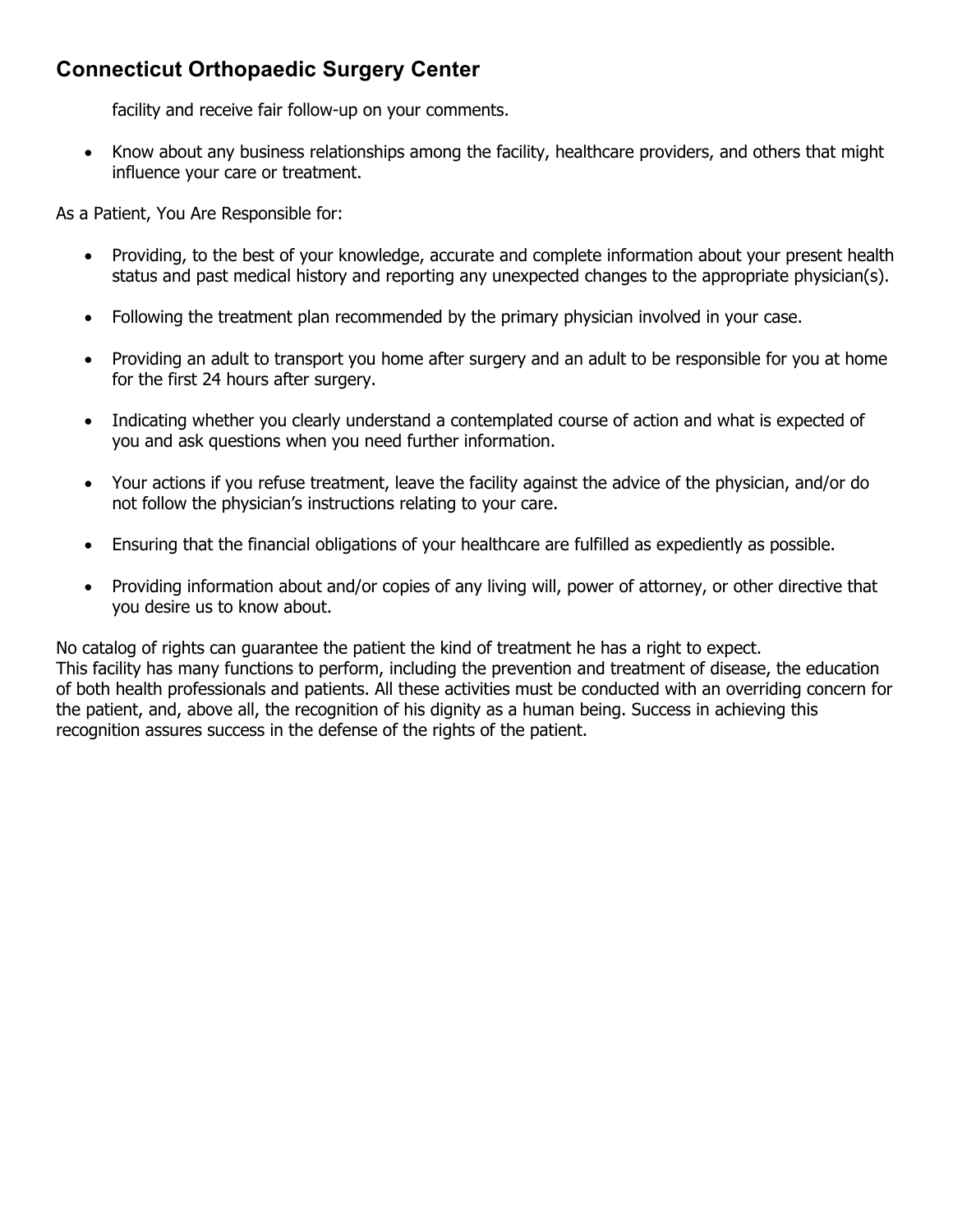# **Connecticut Orthopaedic Surgery Center**

El Centro ha establecido la Declaración de Derechos del Paciente como una política con la expectativa de que la observancia de estos derechos contribuirá a una atención más efectiva al paciente y una mayor satisfacción para el paciente, su médico y la organización del grupo. Se reconoce que una relación personal entre el médico y el paciente es esencial para la provisión de una atención médica adecuada. La tradicional relación médico-paciente adquiere una nueva dimensión cuando la atención se presta dentro de una estructura organizada. El precedente legal ha establecido que la instalación en sí también tiene una responsabilidad con el paciente. Es en reconocimiento de estos factores que se afirman estos derechos.

#### Derechos y Responsibilidades de los Pacientes:

- Como paciente usted tiene derecho de:
- En todo momento y bajo cualquier circunstancia se le debe tratar con respeto y coincideracion a su dignidad personal.
- Informacion personal y privada.
- Confidencialidad de informacion, exepto cuando la informacion sea requerida por la ley. Usted tiene el derecho de aprobar o negarse que su informacion sea liberada.
- Informacion respecto al diagnostico, tratamiento y pronostico, del tema tratado.
- La oportunidad de participar en decisiones que esten relacionadas con su salud.
- Personal competente que actuen como su guia.
- Saber la identidad y capacidad profesional de las personas que le proveen un servicio.
- Conocimientos adecuados de sus cuidados en casa, escritos en un lenguaje que usted pueda entender.
- Tomar decisiones sobre su cuidado medico, incluyendo el derecho de aceptar o negarse a que le apliquen tratamiento medico o quirurgico.
- Acceso imparcial de tratamiento, sin importa raza, color, sexo, nacionalidad, religion, o discapcidad.
- Recibir la cuenta desglosada por todos los servicios.
- Reportar cualquier preocupadion o comentario de la calidad del servicio recibido, durante su estancia, asi comoun seguimiento del mismo.
- Conocer de cualquier relacion de negocios que tenga el lugar, proveedores de cuidado y otros que puedan influenciar en su cuidados tratamiento.